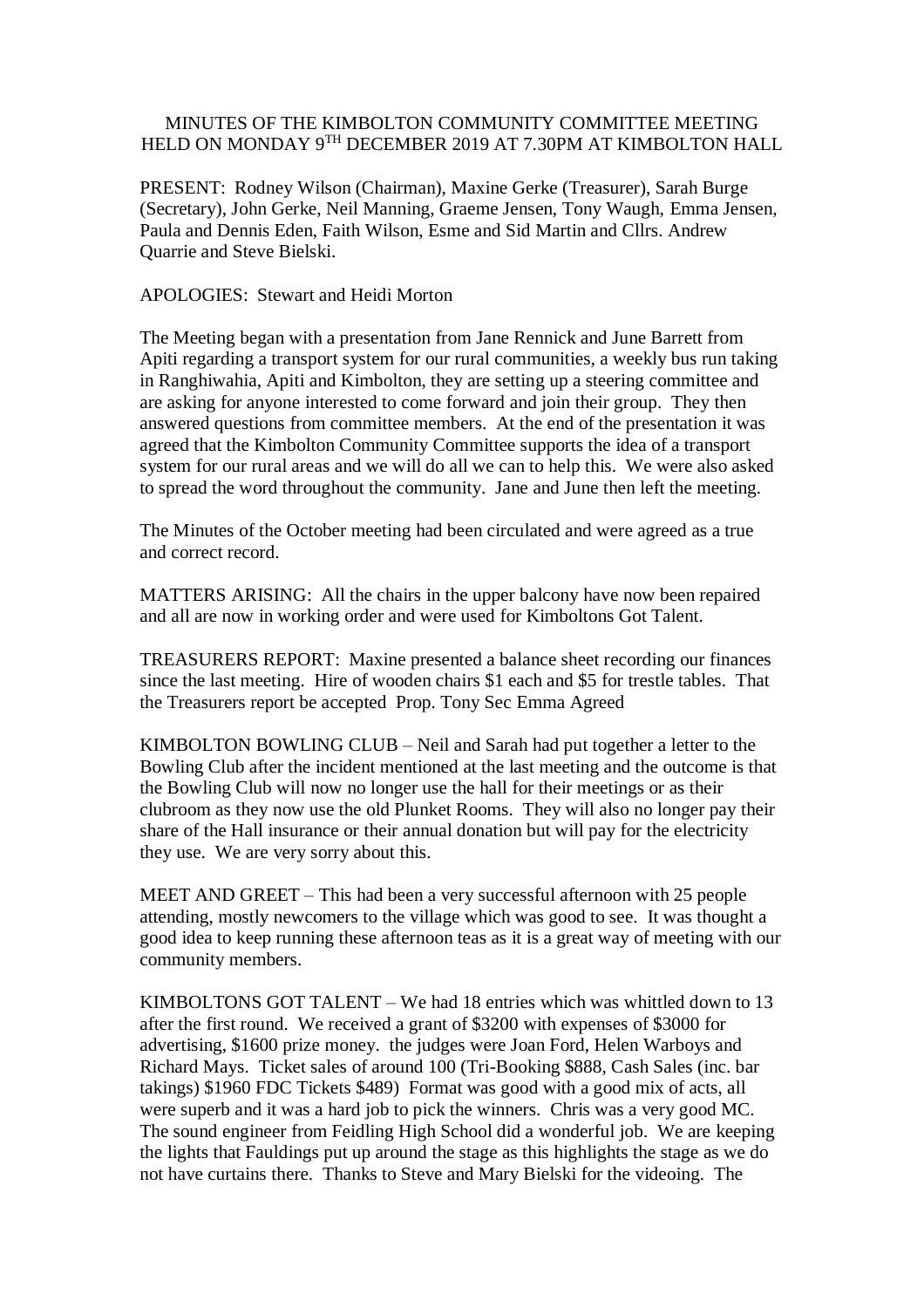soundproofing was put to very good use and made all the difference. Disappointing support from locals. Made an overall loss of \$256.28 but this being the first we have learned lessons which would streamline things for next time – and everyone agreed that we must do it again. Congratulations to Emma and Tony for thinking of the idea and running with it.

FUNDRAISING – the committee were asked to consider catering for an event for the Sculpture Festival on  $4<sup>th</sup>$  April 2020 as a fundraiser for the hall, this to be discussed more fully in the new year.

OROUA VALLEY LOOKOUT – MDC have agreed the plans submitted by the architect (cost \$1687 taken from our \$15000 grant) two tenders entered, one of \$15664 + GST the other not received yet. It will be a bigger platform than now with railings around and a table set inside. We need a fence to be erected of non-treated timber which will cost around \$500 and the maps which will cost around \$600.

CCTV – Grant of \$12208 from Central Energy Trust received for this which covers one camera at the waste transfer station (solar powered) one at the hall and one on top of the garage to cover the notice board area. The police will be the only people to view the footage so it is completely private. Tony to speak to MDC regarding the checking and upkeep of the cameras.

TELEPHONE DIRECTORIES – This has now been put together and we will be asking for sponsorship to cover the cost of printing it and it will then be delivered to every house. The question of the keeping of the information given was raised and it was agreed that the data would be destroyed once this batch had been delivered to protect individuals privacy.

Cllr.Quarrie then gave a short report from MDC

GENERAL BUSINESS: \* More bark required for planter boxes. \* John asked about the scrapping of the bylaw regarding roadside grazing – Cllr.Quarrie to look in to this and report back. \* Graeme raised the matter of the roadworks along Kimbolton Road displaying 30Km per hour signs even when there is no work going on and after working hours – the question was raised that should the signs be changed during these times and should the signs be left up for so long when the work is no longer going on. Could MDC look in to this for us please

There followed a presentation of flowers for Esme Martin who has been a long serving member of the Kimbolton Community Committee and is standing down after many years service. Our sincere thanks and best wishes to her and Sid.

Cllr.Bielski then handed over as our liason councilor to Cllr.Quarrie

There being no other business the meeting closed at 9.35 followed by Christmas Cheer

## **DATE OF NEXT MEETING MONDAY 10th FEBRUARY 2020 AT 7.30PM AT KIMBOLTON HALL**